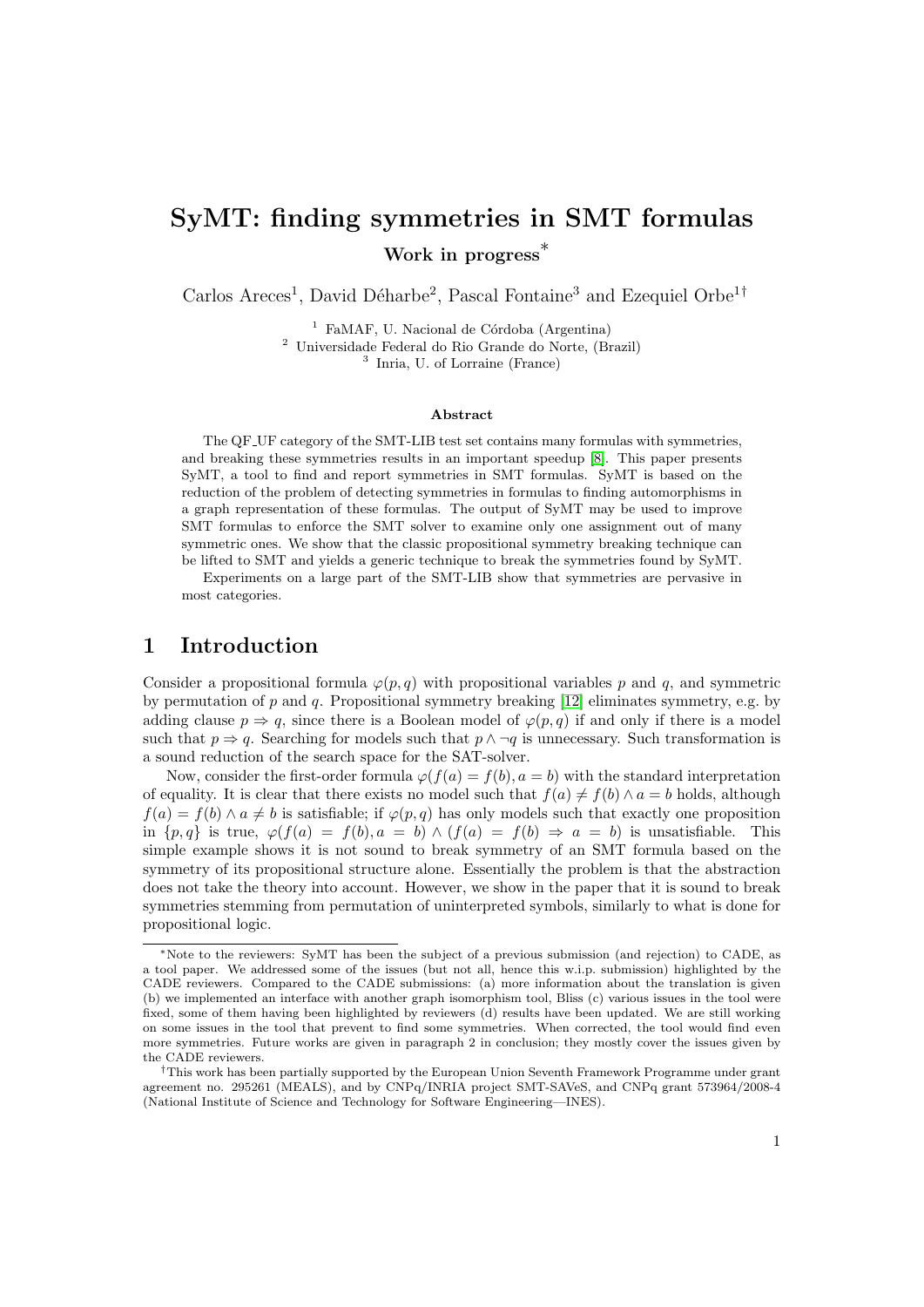Previous results show [\[8\]](#page-6-0) that exploiting symmetries in SMT formulas can lead to an impressive decrease in the size of the search space, and thus to a considerable increase in efficiency. Techniques described in [\[8\]](#page-6-0) are, however, highly heuristic and vulnerable to formula rewriting. Graph automorphism detection algorithms [\[11,](#page-7-1) [9,](#page-6-1) [10\]](#page-6-2) have been used to find symmetries in propositional formulas. Based on such techniques we developed SyMT, a tool to find and report symmetries in SMT formulas. In essence, the tool rewrites the SMT formula into a graph while preserving the syntactic symmetries. The resulting graph is suitable for input to graph isomorphism tools; in particular, there is no ordering on nodes' children. The output of SyMT provides to users the information they need to rewrite their SMT formulas so that they have no symmetries and are easier to solve. Such transformation is highly heuristic and domain-specific and it is the SMT user that is in the best position to realize it. In future work, we however plan to design of concrete generic symmetry breaking heuristics, that would provide further indication to users about how they can improve their formulas.

Outline. We first give a formal basis for symmetry breaking in SMT, then present our SyMT tool for detecting symmetries in SMT formulas. Section 3 also introduces the translation from SMT formulas to graphs. Some statistics on symmetry detection on a large part of the SMT-LIB [\[5\]](#page-6-3) are given. They clearly show that (1) graph automorphism algorithms scale for SMT formulas, and (2) the SMT-LIB contain many highly symmetric formulas.

### 2 Symmetries in SMT

We assume knowledge of basic notions of permutation group theory, such as generators and cyclic forms. We use the standard notions of multi-sorted logic, term, formula, and interpretation commonly used in the context of SMT. A theory is a set of interpretations. Consider a finite set S of uninterpreted symbols (constants, functions or predicates), and a bijective function  $\sigma$ on  $S$ , that maps every symbol to a symbol of the same sort (i.e., arity and sorts of arguments and image should match). Function  $\sigma$  extends naturally to terms and formulas, and  $t\sigma$  denotes  $\sigma$  applied to term or formula t, just like a higher-order substitution would, considering symbols in S as variables.  $\sigma$  can also be applied on an interpretation I to yield interpretation  $\mathcal{I}\sigma$  similar to I except that  $\mathcal{I}\sigma[s'] = \mathcal{I}[s]$  whenever  $s\sigma = s'$ . The identity function is denoted  $\sigma_I$ .

We say that  $\sigma$  is a symmetry for formula  $\varphi$  if  $\varphi\sigma$  is syntactically equal to  $\varphi$  up to satisfiability preserving rewritings, e.g. using commutativity of some interpreted symbols. Notice that if  $\sigma$ is a symmetry for  $\varphi$ , so is any of its powers  $\sigma^i$ , and in particular  $\sigma^{-1}$  is also a symmetry of  $\varphi$  since there exists n such that  $\sigma^n = \sigma_I$ . The case where  $\sigma$  is its own inverse  $(\sigma^2 = \sigma_I)$  is a particular, though extremely frequent, case. It occurs when there is a group that contains all permutations of elements in a subset of  $S$ . In our experiments on the SMT-LIB test bed, we have observed that most symmetry groups found have a set of generators that are their own inverse; in the following we will only consider such symmetries. Let us thus consider a symmetry  $\sigma$  such that  $\sigma^2 = \sigma_I$  for a formula  $\varphi$ . For every interpretation  $\mathcal I$  of  $\varphi$  we have  $\mathcal{I}\sigma[\varphi] = \mathcal{I}[\varphi]$  (using straightforward structural induction). Consider now a set of atoms (not necessarily simple propositional variables)  $p_1, \ldots, p_n$  and their image  $q_1 = p_1 \sigma, \ldots, q_n = p_n \sigma$ . If  $\varphi$  is satisfiable in a model M then there exists a model of  $\varphi$  that furthermore satisfies the following formulas for  $i \in \{1..n\}$ :

$$
\psi_i =_{\text{def}} \big( \bigwedge_{1 \leq j < i} p_j \equiv q_j \big) \Rightarrow (p_i \Rightarrow q_i).
$$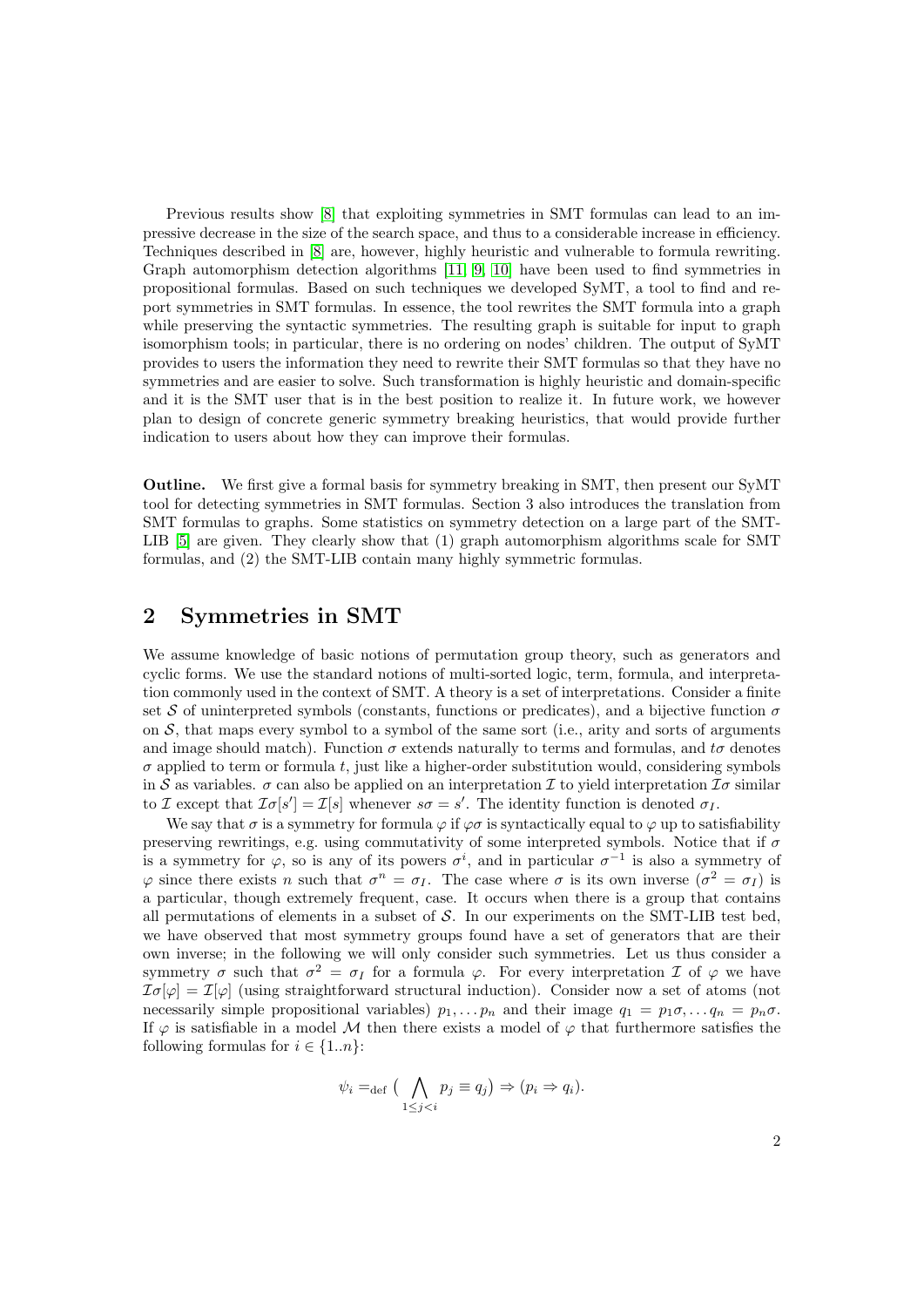This model is indeed either M or M $\sigma$ . Assume k is the smallest value for which  $\mathcal{M}[p_k] \neq \mathcal{M}[q_k]$ , and consider  $\psi_k$ . If  $\mathcal{M}[p_k] = \bot$  and  $\mathcal{M}[q_k] = \top$  then M satisfies  $\psi_k$ , as well as all  $\psi_i$  with  $i \neq k$ . Now, if  $\mathcal{M}[p_k] = \top$  and  $\mathcal{M}[q_k] = \bot$  then  $\mathcal{M}\sigma$  is a model of  $\varphi$  such that  $\mathcal{M}\sigma[p_i] = \mathcal{M}\sigma[q_i]$  for  $i < k$  and  $\mathcal{M}\sigma[p_k] = \top$  and  $\mathcal{M}\sigma[q_k] = \bot$ . The model  $\mathcal{M}\sigma$  of  $\varphi$  thus satisfies  $\psi_i$  for  $i \in \{1..n\}$ .

It is well known (see, e.g., [\[12\]](#page-7-0)) that the formulas  $\psi_i$  can serve to break symmetry for propositional formulas. The above shows that this extends to SMT. This leaves out, however, many choices for the set of atoms  $p_i$ : the insight of the SMT user is usually necessary to make the best choice.

### 3 SyMT Implementation

SyMT is a command line tool implemented in C that detects symmetries in SMT formulas, taking into account the commutativity of conjunction, disjunction, addition, multiplication and equality. Given an input SMT formula, SyMT proceeds by creating a colored graph from it and then uses a graph automorphism component to detect the generators of the automorphism group of the colored graph. In particular, SyMT uses Saucy 3.0 [\[10\]](#page-6-2) as the graph automorphism component. Integration with Saucy is done via Saucy's C API. SyMT also provides simplification capabilities on the input formulas, some of which involve using theory reasoning (and thus may unfortunately fail on large instances). Simplification of the input formula is important because it may uncover hidden symmetries and remove trivial symmetries, e.g., symmetries that do not involve uninterpreted symbols. Simplifications include simple rewriting, simplification of entailed literals, and some normalization of terms and formulas.

Example 1. Hereunder is the command line and output of SyMT on a formula of the QF\_UF category of SMT-LIB:

```
./SyMT --enable-simp smt-lib2/QF_UF/NEQ/NEQ004_size4.smt2
(p7 p9)(c12 c13)
(c_3 c_1)(c_{-2} c_{-1})(c_0 c_1)
```
SyMT finds four generators for the symmetry group, and prints them in cyclic form. There is the full group of permutations of  $c_0$ ,  $c_1$ ,  $c_2$ ,  $c_3$ , generated by the last three generators, as well as a further symmetry that permutes unary predicates  $p7$  and  $p9$ , while in the same time permutes c12 and c13. This last symmetry was not detected with the heuristic techniques of [\[8\]](#page-6-0).

Reduction to the colored graph automorphism problem is the most successful technique for detecting symmetries in propositional formulas in clausal form, primarily due to the availability of efficient tools to detect graph automorphisms (e.g., [\[11,](#page-7-1) [9,](#page-6-1) [10\]](#page-6-2)) that are fast and easy to integrate. Several reductions from propositional formulas to colored graphs have been proposed [\[6,](#page-6-4) [7,](#page-6-5) [1\]](#page-6-6), all based on the same idea: to use the formula to construct a colored graph whose automorphism group is isomorphic to the symmetry group of the formula. Also, extensions to other logics, e.g., QBF [\[3\]](#page-6-7) and modal logics [\[2\]](#page-6-8), have been proposed, further showing the applicability of this technique. Nevertheless, as far as we know, there is no extension of this technique to the case of SMT formulas.

We now present the reduction algorithm to colored graphs for SMT formulas. The reduction is as a two-stage process. First, SyMT constructs the syntax direct acyclic graph of the formula with some additional nodes. Second, colors are introduced, to avoid spurious symmetries. Colors are represented as natural numbers. Let  $\varphi$  be an SMT formula. The colored graph  $G(\varphi)$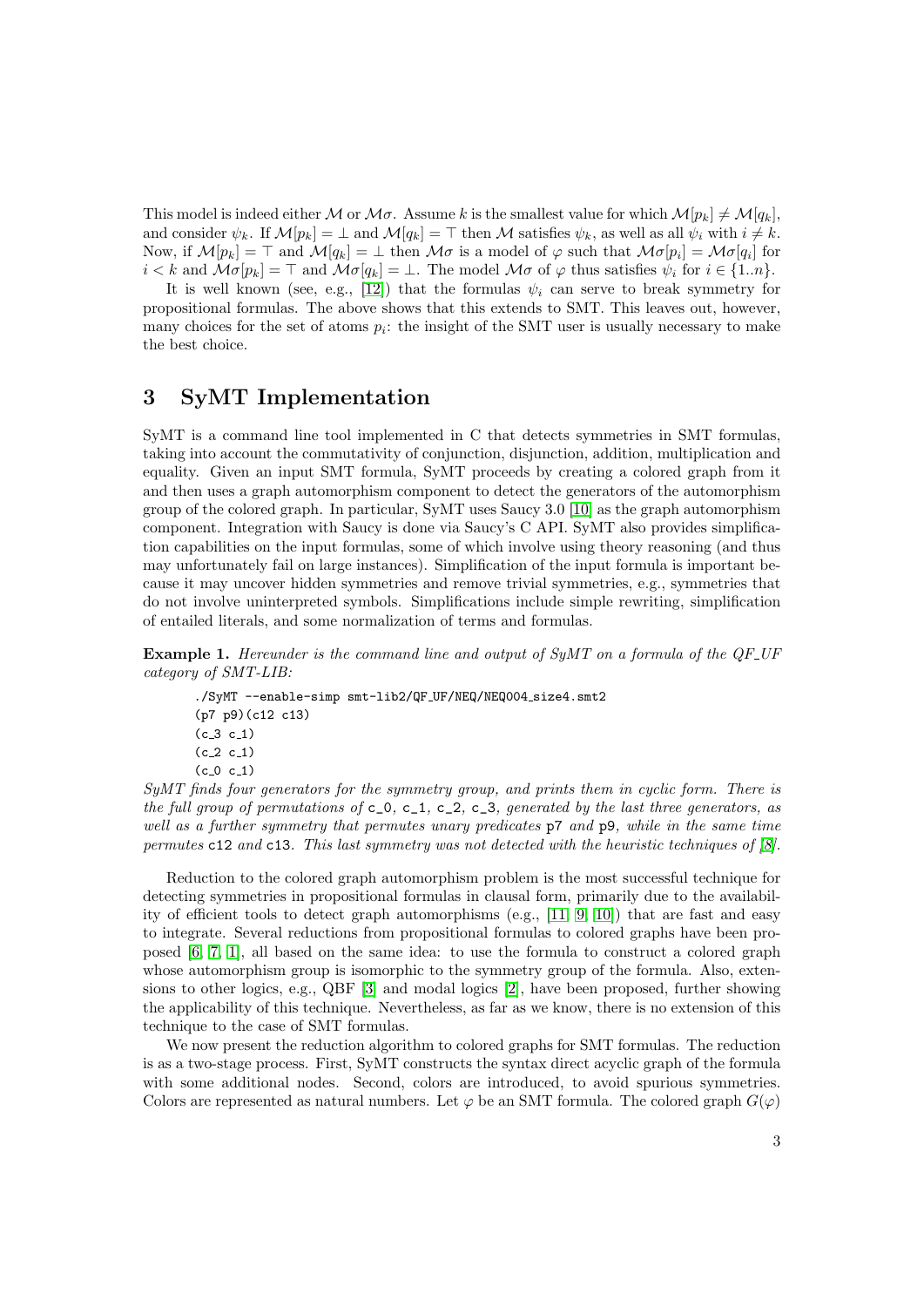is constructed recursively as follows (= and other predicates, and propositional symbols are considered as functions and constants ranging over Booleans):

### • Graph Construction:

- 1. For each symbol, add a unique symbol node.
- 2. For each (constant or propositional) term without argument, the root node is the symbol node introduced above.
- 3. For each term  $f(t_1, \ldots, t_n)$  of arity  $n > 0$ ,
	- (a) Add a *root* node for  $f(t_1, \ldots, t_n)$ . Add an edge from the root node to the (unique) symbol node for  $f$ .
	- (b) If the function is commutative (e.g.  $\wedge$ ,  $\vee$ ,  $\equiv$ ,  $=$ ,  $+$ ,  $*$ ), add an edge from the root node to the root node of  $t_i$  ( $i \in \{1..n\}$ ). Quantifiers, as commutative operators, are handled similarly (coloring discriminates the matrix).
	- (c) If the function is not commutative:
		- i. For each argument  $t_i$ , add an *argument node* and an edge from this node to the root node of  $t_i$ .
		- ii. Add an edge from the argument node of  $t_i$  to the argument node of  $t_{i+1}$  (1  $\leq$  $i < n$ ). These edges represent the ordering of the arguments in  $f(t_1, \ldots, t_n)$ .
		- iii. Add an edge from the root node to the argument node of  $t_1$ .

#### • Graph Coloring:

- 1. Argument nodes are assigned a specific, unique color.
- 2. Uninterpreted symbol nodes and root nodes are assigned a color based on their sort (Boolean being considered as any other sort).
- 3. Each interpreted symbol node is assigned a unique color.

Example 2. Consider formula  $\varphi = p(f(a, b)) \vee p(f(b, a)) \vee p(g(a, b)) \vee p(g(b, a))$ , where p is a unary predicate and  $f, g, a$  and b are uninterpreted symbols. The associated colored graph,  $G(\varphi)$ , is shown in Figure [1](#page-4-0) (colors are represented by numeric labels and node shapes in the figure).

**Theorem 1.** Let  $\varphi$  be an SMT formula and  $G(\varphi)$  the colored graph constructed from it. Then, every automorphism of the graph  $G(\varphi)$  is a symmetry of the formula  $\varphi$ .

Proof sketch: This follows directly by structural induction and from the following observations:

- The graph  $G(\varphi)$  is the syntax directed acyclic graph of  $\varphi$  plus additional nodes.
- For terms,  $f(t_1, \ldots, t_n)$  of arity  $> 0$ , the coloring of nodes, and the combination of root nodes and symbol nodes ensures that only symbols nodes of the same sort (i.e., same arity and same argument sorts) and with the same number of occurrences can be permuted.
- For terms without arguments (constants and predicates), the coloring of symbol nodes and the existence of argument nodes ensures that only symbols of the same sort and occurring the same number of times in the same argument positions can be permuted.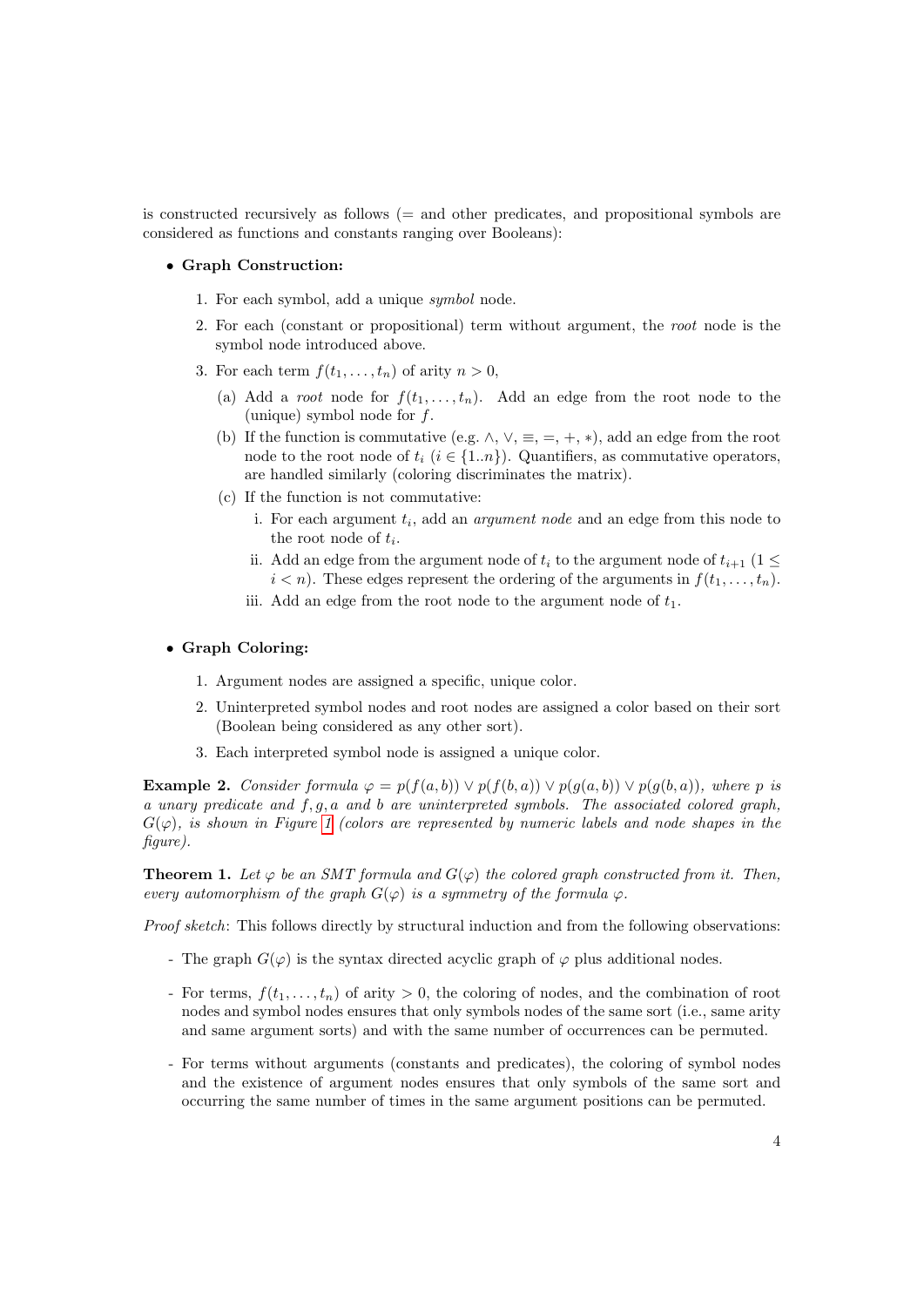

Generator 1:  $(a\ b)$ Generator 2:  $(f g)$ 

<span id="page-4-0"></span>Figure 1: Graph representation of  $p(f(a, b)) \vee p(f(b, a)) \vee p(g(a, b)) \vee p(g(b, a)).$ 

Finally, to reconstruct a formula symmetry from a graph automorphism, we just need to restrict the graph automorphism to symbol nodes.  $\Box$ 

Notice that the converse of Theorem 1 is not true: the proposed graph construction do not find all the symmetries of the input formula. For example, consider the formula  $\varphi =$  $f(a, b) \wedge g(c, d)$  where a, d are of some sort and b, c of another sort (with appropriate sorts for f and q. The permutation  $\sigma = (f \ q)(a \ c)(b \ d)$  is a symmetry of  $\varphi$ . Nevertheless, we can not detect it in the graph  $G(\varphi)$ . This is due to the fact that symbol nodes are colored based on the symbol sort, and this prevent the automorphism component from detecting permutations involving symbols of different sorts. Nevertheless, from a practical point of view, symmetries involving symbols of different sorts are rather unnatural and do not arise often.

## 4 Symmetries in SMT-LIB

We test SyMT against 19 categories<sup>1</sup> from SMT-LIB [\[5\]](#page-6-3) to investigate the existence of symmetries and evaluate the efficiency of our tool. All tests are run on an Intel Xeon X3440 with 16GB, using the four cores simultaneously and we report the cumulative core time (roughly 4 times the CPU time). Three different configurations of SyMT were tested. Configuration 1 has no simplification: the formula is parsed and converted to a graph for automorphism detection. Configuration 2 uses trivial syntactic simplifications. Configuration 3 enables stronger simplifications, using an SMT engine, e.g., simplification of atoms implied by unit clauses. Configuration 2 may fail (with no symmetry reported) because the simplification algorithm used is not linear with respect to the input formula. However it often reveals symmetries hidden by irrelevant garbage easily removed by the simplification procedure. Configuration 3 is likely to fail on very large formulas, but again, it may reveal hidden symmetries. Simplification sometimes reduces a formula to false, in which case no symmetry is reported.

Among the 19 analyzed categories, three (LRA, QF UFLRA, QF UFNRA) do not reveal symmetries with SyMT. Of the only five formulas in UFLRA, one has symmetries. The others 14 categories presented a significant number of symmetries in at least one of the tested

<sup>&</sup>lt;sup>1</sup>Bit vectors are not supported by our parser.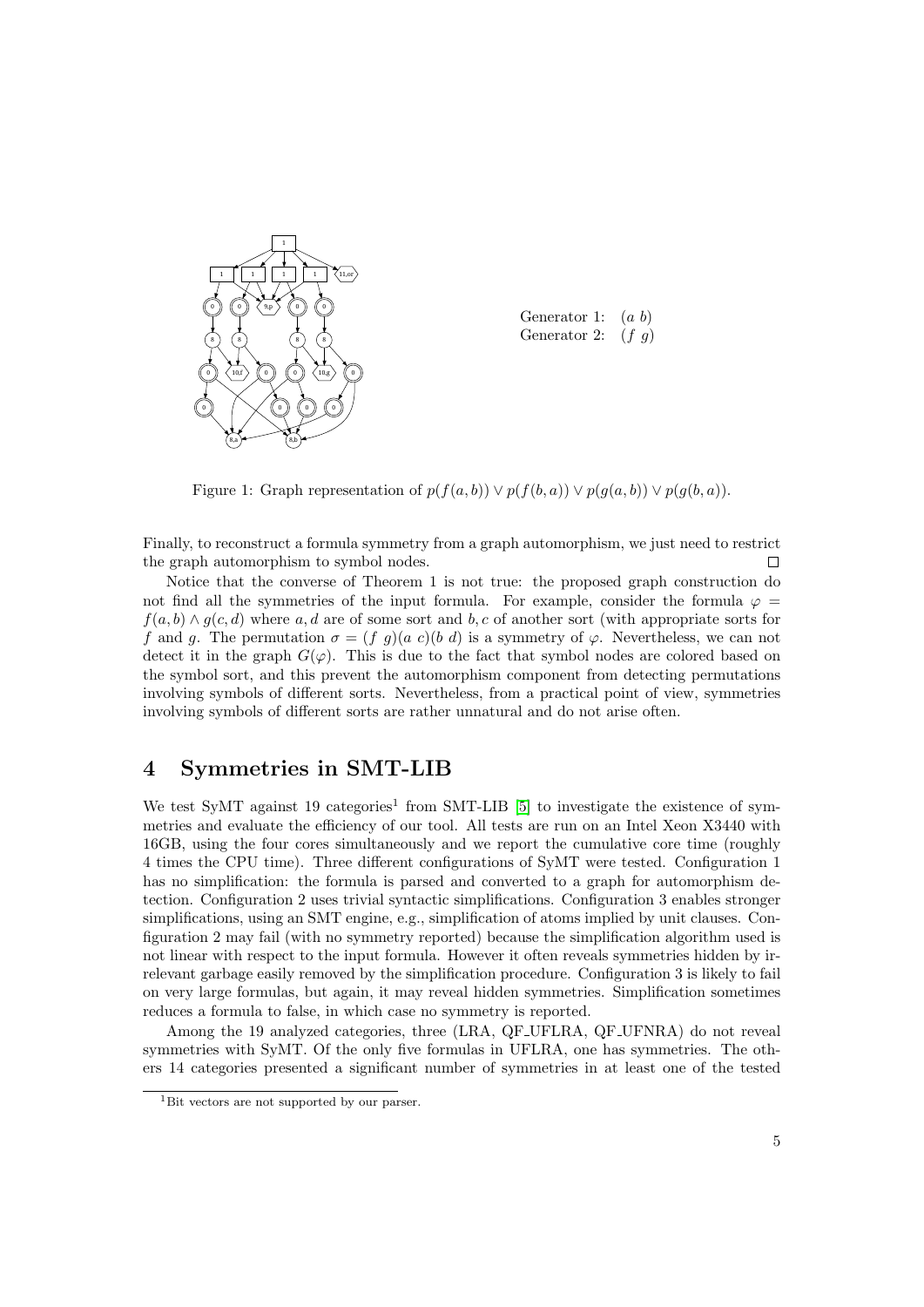| Category          | #Inst | $\#\mathrm{Sym}[1]$ | $\#\mathrm{Sym}[2]$ | $\#\mathrm{Sym}[3]$ | #Sym[P] | Avg[GS]  | Time   |
|-------------------|-------|---------------------|---------------------|---------------------|---------|----------|--------|
| <b>AUFLIA</b>     | 6480  | 6212                | 6231                | 5941                | 6258    | 134.00   | 378.79 |
| <b>AUFLIRA</b>    | 19917 | 15779               | 16475               | 12500               | 16476   | 1.08     | 9.13   |
| <b>AUFNIRA</b>    | 989   | 985                 | 985                 | 923                 | 985     | 1.00     | 0.41   |
| <b>QF_AUFLIA</b>  | 1140  | $\overline{2}$      | 71                  | 77                  | 78      | 1.00     | 0.72   |
| $QF\_{AX}$        | 551   | 22                  | 22                  | 22                  | 22      | 1.00     | 0.37   |
| QF_IDL            | 1749  | 348                 | 526                 | 683                 | 756     | 12745.43 | 327.95 |
| QF_LIA            | 5938  | 728                 | 1172                | 524                 | 1200    | 104.55   | 486.19 |
| QF_LRA            | 634   | 73                  | 150                 | 208                 | 210     | 110.49   | 29.06  |
| QF_NIA            | 530   | 169                 | 169                 | 168                 | 169     | 5.92     | 3.92   |
| QF_NRA            | 166   | 9                   | 43                  | 43                  | 43      | 1.00     | 0.23   |
| QF_RDL            | 204   | $\overline{0}$      | $\Omega$            | 24                  | 24      | 0.00     | 10.13  |
| QF <sub>-UF</sub> | 6639  | 250                 | 3638                | 375                 | 3638    | 44.00    | 34.58  |
| OF_UFIDL          | 431   | 19                  | 175                 | 186                 | 189     | 1.00     | 2.70   |
| <b>QF_UFLIA</b>   | 564   | $\theta$            | 198                 | 198                 | 198     | 0.00     | 0.45   |
| <b>UFNIA</b>      | 1796  | 1062                | 1061                | 1058                | 1070    | 47.08    | 543.26 |

<span id="page-5-0"></span>Table 1: Symmetries in SMT-LIB

configurations. Table [1](#page-5-0) summarizes the results obtained for these 14 categories. For each category we report the number of instances (#Inst), the number of instances that have symmetries for the various simplification configurations  $(\text{\#Sym}[1], \text{\#Sym}[2]$  and  $\text{\#Sym}[3])$ , the number of instances that have symmetries in at least one of the configurations (#Sym[P]), the average logarithm in base 2 of the size of the symmetry group (Avg[GS]) for Configuration 1, and the total time in seconds required to analyze all the instances (Time) also for Configuration 1. It is clear from Table [1](#page-5-0) that the SMT-LIB has many highly symmetric formulas, in most categories. The cumulative time required to build the graph and detect the symmetries is negligible in all categories. We do not output the times for other configurations since there are timeouts and time is dominantly spent in the simplification modules, so these numbers give little insight about symmetry detection itself. The above experiments are using Saucy as the graph isomorphism detection engine. We also investigated Bliss as an alternative, with similar results. Unfortunately, this alternative is currently unavailable for users because of license issues.

The current tool fails to find some symmetries in the QF UF category. We are investigating the issue.

## 5 Conclusions and future work

We presented SyMT, a tool to detect symmetries in SMT formulas. SyMT is based on the reduction of the symmetry detection problem to graph automorphism detection. We presented the corresponding graph construction algorithm and showed that symmetry detection scales on SMT formulas by providing experimental results on executions of the tool on many SMT-LIB categories. We also showed that propositional symmetry breaking can be lifted to the SMT case, which provides a simple symmetry breaking mechanism for SMT.

In future work we will address the issue of symmetry breaking. We want to study the structures of symmetry groups found by SyMT. A deeper understanding of these structures may provide useful information to develop generic symmetry breaking mechanisms. We also believe that, to fully exploit the presence of symmetries in formulas, ad hoc, application-tailored,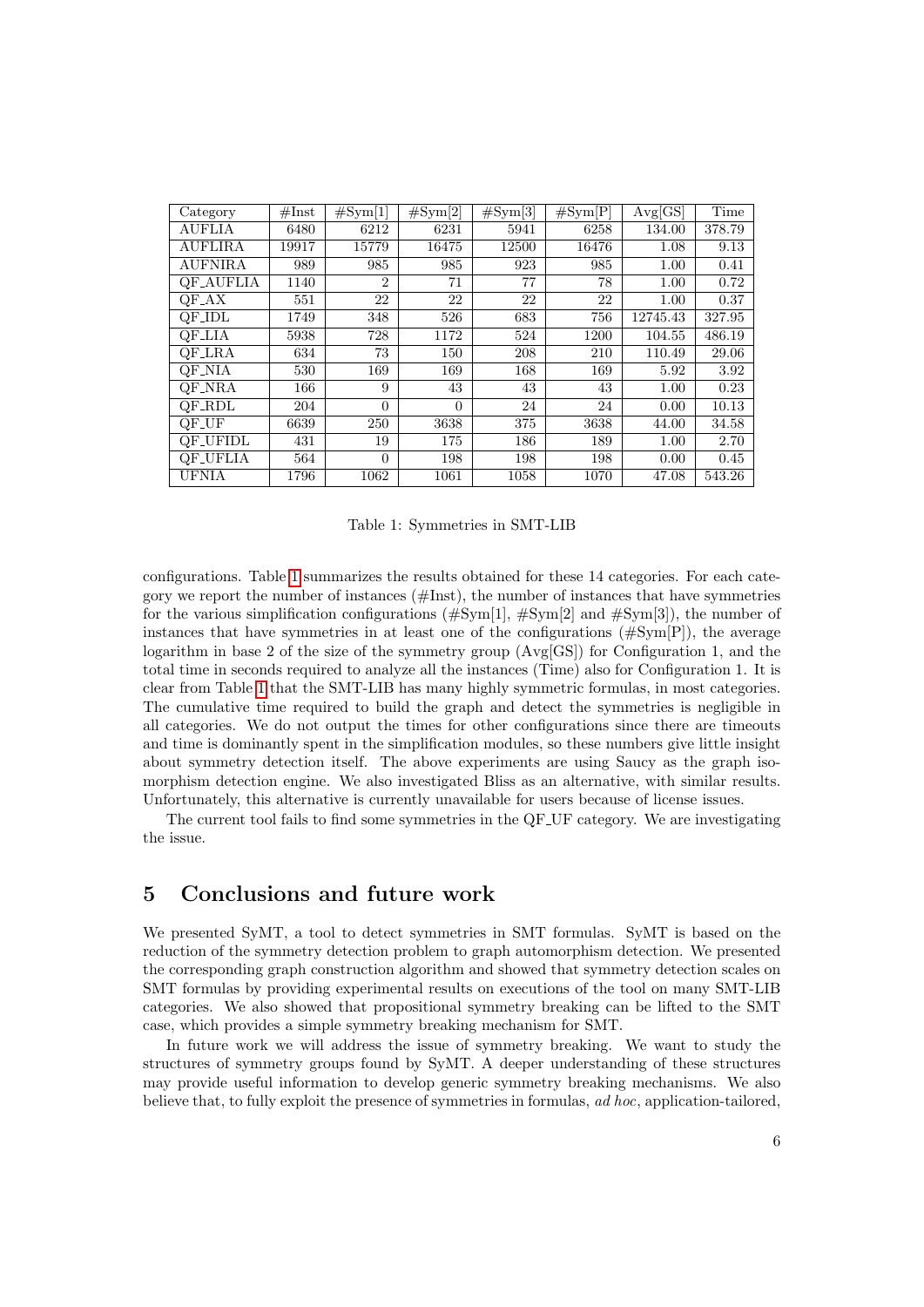heuristics are also necessary. We will use SyMT to mine the SMT-LIB to find symmetries, and we will devise appropriate heuristics integrated into an SMT symmetry breaking pre-processor. We expect this will result in a significant speed up for solving the formulas in the repository, since our experiments show symmetries are pervasive in many SMT test sets. We plan to carry out a similar analysis on the TPTP library [\[13\]](#page-7-2).

We are aware that symmetry breaking is essentially heuristic, and a compilation of ad hoc heuristics would not be a silver bullet: the expertise of the user is generally the best approach to break symmetries. The current version of SyMT already provides the SMT users with a simple, yet powerful, tool to detect symmetries.

The tool and its source are available for download under the BSD License at [http://www.](http://www.veriT-solver.org/SyMT) [veriT-solver.org/SyMT](http://www.veriT-solver.org/SyMT). It uses the Saucy 3.0 source code, distributed under its own specific license.

Acknowledgements: We thank Stephan Merz for interesting discussions, and Cesare Tinelli for encouraging to investigate further symmetries in SMT. We are very grateful to the Saucy developers for their tool.

### References

- <span id="page-6-6"></span>[1] F. Aloul, A. Ramani, I. Markov, and K. Sakallah. Solving difficult instances of Boolean satisfiability in the presence of symmetry. IEEE Transactions on Computer-Aided Design of Integrated Circuits and Systems, 22(9):1117–1137, 2003.
- <span id="page-6-8"></span>[2] C. Areces, G. Hoffmann, and E. Orbe. Symmetries in modal logics: A coinductive approach. In Proc. of the 7th Workshop on Logical and Semantic Frameworks, with Applications (LSFA 2012), Rio de Janeiro, September 2012.
- <span id="page-6-7"></span>[3] G. Audemard, B. Mazure, and L. Sais. Dealing with symmetries in quantified Boolean formulas. In Proc. of SAT'04, pages 257–262, 2004.
- [4] Clark Barrett, Roberto Sebastiani, Sanjit Seshia, and Cesare Tinelli. Satisfiability modulo theories. In Armin Biere, Marijn Heule, Hans van Maaren, and Toby Walsh, editors, Handbook of Satisfiability, volume 185 of Frontiers in Artificial Intelligence and Applications, chapter 26, pages 825–885. IOS Press, February 2009.
- <span id="page-6-3"></span>[5] Clark Barrett, Aaron Stump, and Cesare Tinelli. The Satisfiability Modulo Theories Library (SMT-LIB). www.SMT-LIB.org, 2010.
- <span id="page-6-4"></span>[6] J. Crawford. A theoretical analysis of reasoning by symmetry in first-order logic. In Proc. of AAAI Workshop on Tractable Reasoning, pages 17–22, 1992.
- <span id="page-6-5"></span>[7] James Crawford, Matthew Ginsberg, Eugene Luks, and Amitabha Roy. Symmetry-breaking predicates for search problems. In Luigia Carlucci Aiello, Jon Doyle, and Stuart Shapiro, editors, KR, pages 148–159. Morgan Kaufmann, 1996.
- <span id="page-6-0"></span>[8] David Déharbe, Pascal Fontaine, Stephan Merz, and Bruno Woltzenlogel Paleo. Exploiting symmetry in SMT problems. In Nikolaj Bjørner and Viorica Sofronie-Stokkermans, editors, CADE, volume 6803 of LNCS, pages 222–236. Springer, 2011.
- <span id="page-6-1"></span>[9] Tommi Junttila and Petteri Kaski. Engineering an efficient canonical labeling tool for large and sparse graphs. In David Applegate, Gerth Brodat, Daniel Panario, and Robert Sedgewick, editors, Proc. of the 9th Workshop on Algorithm Engineering and Experiments and the 4th Workshop on Analytic Algorithms and Combinatorics. SIAM, 2007.
- <span id="page-6-2"></span>[10] Hadi Katebi, Karem Sakallah, and Igor Markov. Conflict anticipation in the search for graph automorphisms. In Nikolaj Bjørner and Andrei Voronkov, editors, LPAR, volume 7180 of LNCS, pages 243–257. Springer, 2012.